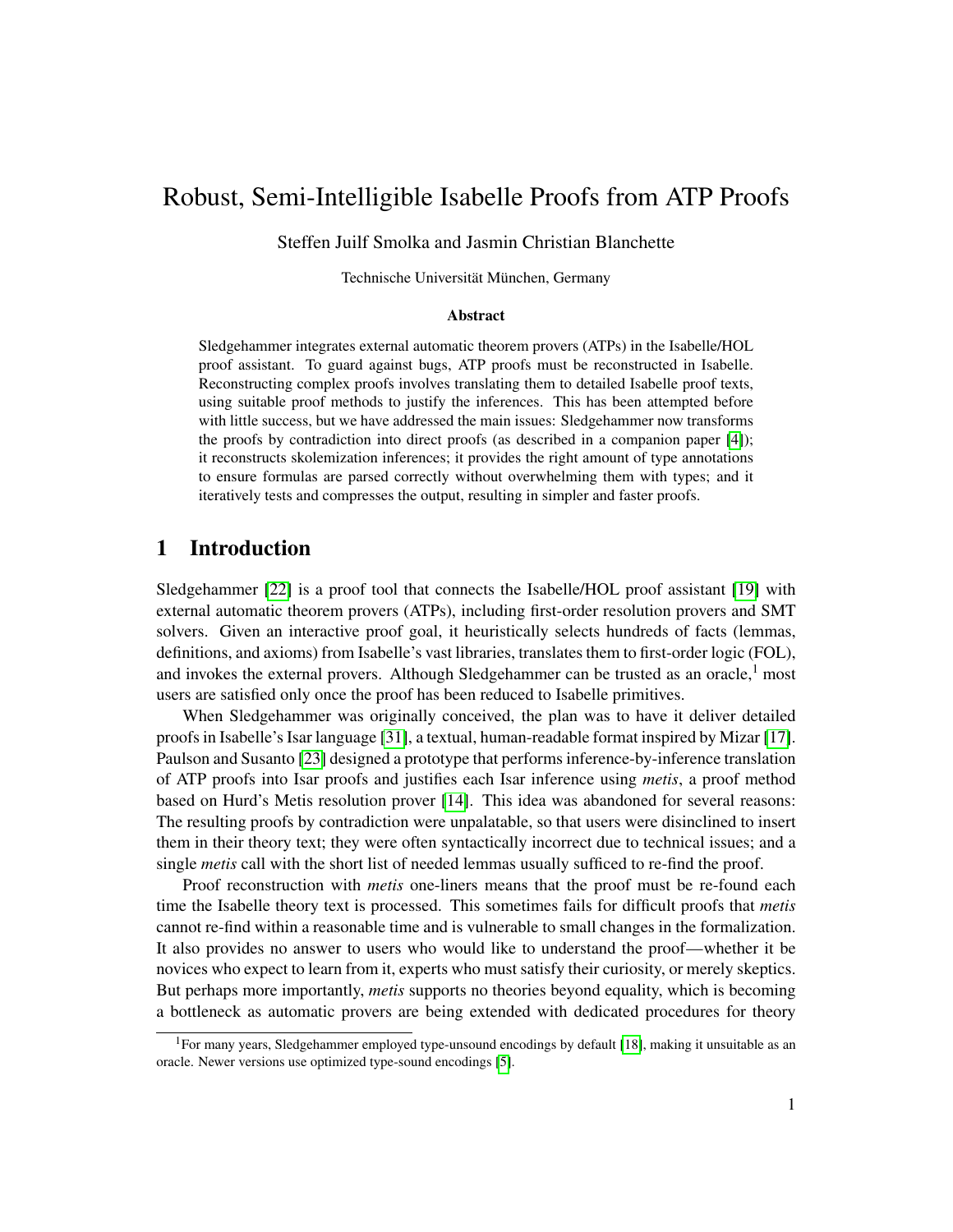reasoning. The Z3-based *smt* proof method [\[7\]](#page-14-2) is a powerful alternative to *metis*, but it depends on the availability of Z3 on the user's machine for proof replay, which hinders its acceptance among users. Moreover, due to its incomplete quantifier handling, it can fail to re-find a proof generated by a resolution prover.

The remedy to all these issues is well known: to generate detailed, structured Isar proofs based on the machine-generated proofs, as originally envisioned by Paulson and Susanto. The first issue is that the Isar proof, like the underlying ATP proof, is by contradiction. A companion paper describes an algorithm that turns such proofs around [\[4\]](#page-14-0). The present paper describes further enhancements that increase the intelligibility and robustness of the output and that are implemented in Sledgehammer's proof translation pipeline (Section [3\)](#page-2-0).

- *Skolemization*: Sledgehammer communicates with ATPs in full FOL as opposed to quantifier-free clause normal form (CNF). Skolemization is performed by the external ATPs, but it must be reconstructed in Isar (Section [4\)](#page-6-0).
- *Type annotations*: Isabelle can generate strings from formulas, but it does not always understand its own output. Terms are often read back with overly general polymorphic types, resulting in failures. Annotating each subterm with type constraints impedes readability. Instead, Sledgehammer now employs an algorithm that introduces a minimal, complete set of type annotations (Section [5\)](#page-8-0).
- *Proof preplay*: Sledgehammer users waste precious time on proofs that fail or take too long. Proof preplay addresses this by testing the generated proofs for a few seconds before presenting them to users. If several proofs are available, users can choose the fastest one and insert it in their theory text (Section [6\)](#page-11-0).
- *Proof compression*: The generated proofs can be arbitrarily detailed depending on which ATP is used. Users normally want to compress straightforward chains of deduction into single Isar inferences, justified by a single *metis* call. This is performed in combination with preplaying to obtain faster and simpler proofs (Section [7\)](#page-12-0).

Although the focus is on Isabelle, most of these techniques are equally applicable to proof construction for other Sledgehammer-like tools, such as HOL(y)Hammer for HOL Light [\[15\]](#page-15-7) and MizAR for Mizar [\[1\]](#page-14-3).

#### 2 Isabelle/HOL

The Isabelle/HOL proof assistant is based on polymorphic higher-order logic (HOL) [\[11\]](#page-14-4) extended with axiomatic type classes [\[30\]](#page-15-8). The types and terms of HOL are that of the simplytyped λ-calculus [\[9\]](#page-14-5) augmented with type constructors, type variables, and term constants.

The types are either type variables (e.g.,  $\alpha$ ,  $\beta$ ) or *n*-ary type constructors, usually written in postfix notation (e.g, α *list*). Nullary type constructors are also called type constants (e.g., *nat*). The binary type constructor  $\alpha \rightarrow \beta$  is interpreted as the (total) function space from  $\alpha$  to  $\beta$ . Type variables can carry type class constraints, which are essentially predicates on the types.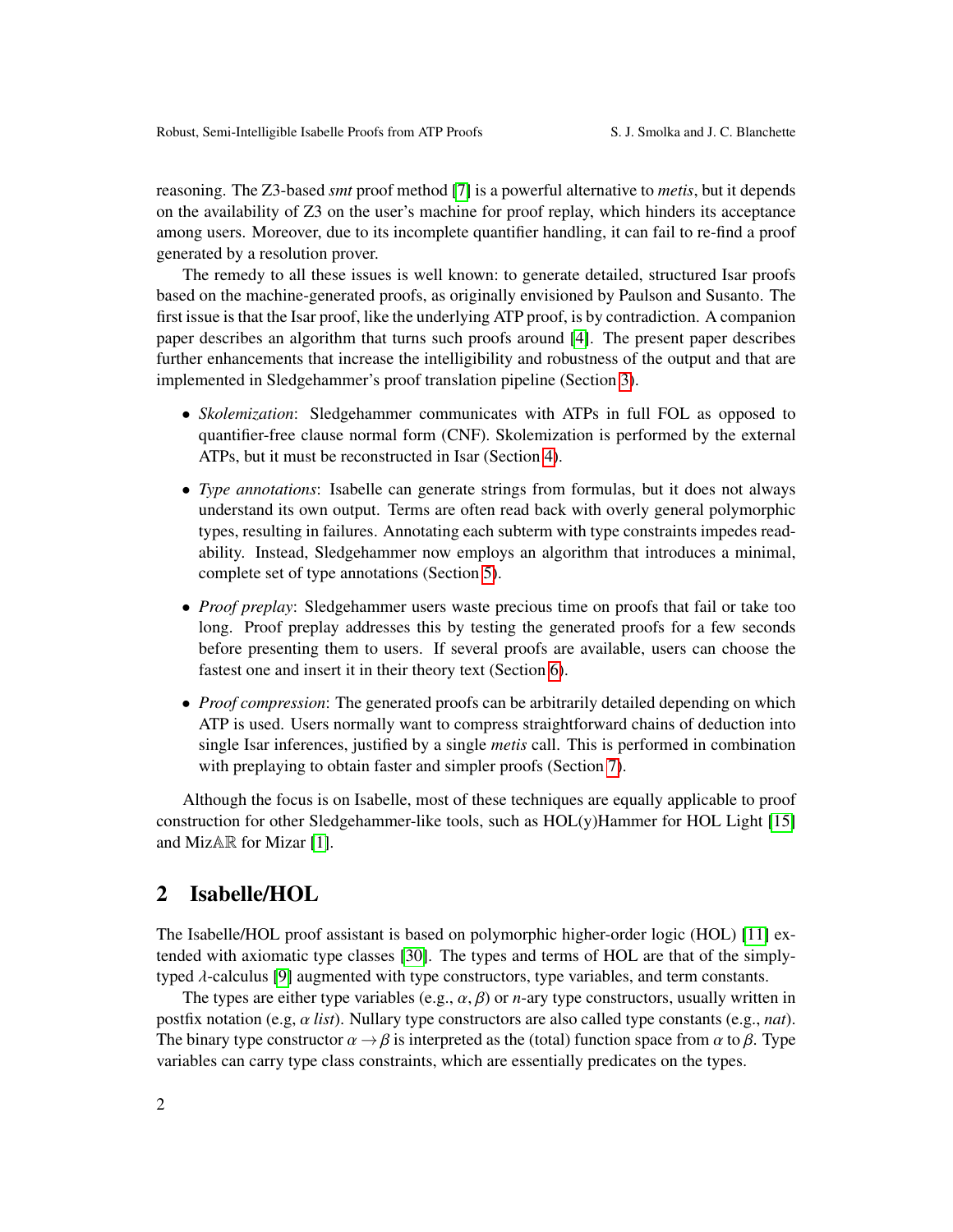Terms are either constants (e.g., map), variables (e.g.,  $x$ ), function applications (e.g.,  $f(x)$ , or λ-abstractions (e.g., λ*x*. *f x x*). Constants and variables can be functions. HOL formulas are simply terms of type *bool*. The familiar connectives and quantifiers are predefined ( $\neg$ ,  $\wedge$ ,  $\vee, \longrightarrow, \forall, \exists$ ). Constants can be polymorphic; for example, map :  $(\alpha \rightarrow \beta) \rightarrow \alpha$  *list*  $\rightarrow \beta$  *list* applies a unary function elementwise to a list of  $\alpha$  elements.

Isabelle is a generic theorem prover whose metalogic is an intuitionistic fragment of HOL. In the metalogic, propositions have type  $prop$ , universal quantification is written  $\wedge$ , implication is written  $\implies$ , and equality is written  $\equiv$ . The object logic is embedded in the metalogic using a constant Trueprop :  $bool \rightarrow prop$ , which is normally not printed. Some foundational properties can only be expressed in the metalogic, but they play no role in Sledgehammer. We preserve the distinction between the two levels to avoid distracting the trained Isabelle eye, but readers unfamiliar with Isabelle can safely ignore the distinction.

Types are inferred using Hindley–Milner inference. Type annotations :  $\tau$  give rise to additional constraints that further restrict the inferred types. A classic example where type annotations are needed is  $2 + 2 = 4$ . Without type annotations, the formula is parsed as  $(2:\alpha) + (2:\alpha) = (4:\alpha)$ , where  $\alpha$  belongs to the *numeric* type class, which defines basic numeric operators and syntax but imposes no semantics on the "numbers." An annotation is necessary to make the formula provable—e.g.,  $(2:int) + 2 = 4$ . A single annotation is sufficient because of the constraints arising from the most general types of the involved operators: op  $+ : \alpha \to \alpha \to \alpha$ and  $op =: \alpha \rightarrow \alpha \rightarrow bool.$ 

For both types and terms, Isabelle distinguishes two kinds of free variable: *schematic variables*, which can be instantiated, and *nonschematic variables*, which stand for fixed, unknown entities. When stating a conjecture and proving it, the type and term variables are normally fixed, and once it is proved, they become schematic so that users of the lemma can instantiate them when applying the lemma.

#### <span id="page-2-0"></span>3 The Translation Pipeline

The translation from an ATP proof to an Isar proof involves two main intermediate data structures. The ATP proof is first parsed and translated into a *proof by contradiction* with the same structure but with HOL formulas instead of first-order formulas. The proof is then transformed into a *direct proof*, from which Isar proof text is synthesized. Various operations are implemented on these data structures to enhance the proof.

ATP Proof. Paulson and Susanto had the foresight to choose TSTP (Thousands of Solutions for Theorem Provers) [\[28\]](#page-15-9) as input format for their prototype. Among the automatic provers they wanted to integrate with Isabelle, only E [\[25\]](#page-15-10) supported the format at the time. Nowadays, most provers feature some support for TSTP.

TSTP specifies the basic syntax for representing proofs as a directed acyclic graph of inferences. A single parser can be used to integrate all provers that can generate the syntax. However, the format does not mandate any proof system; hence, interfacing a new ATP usu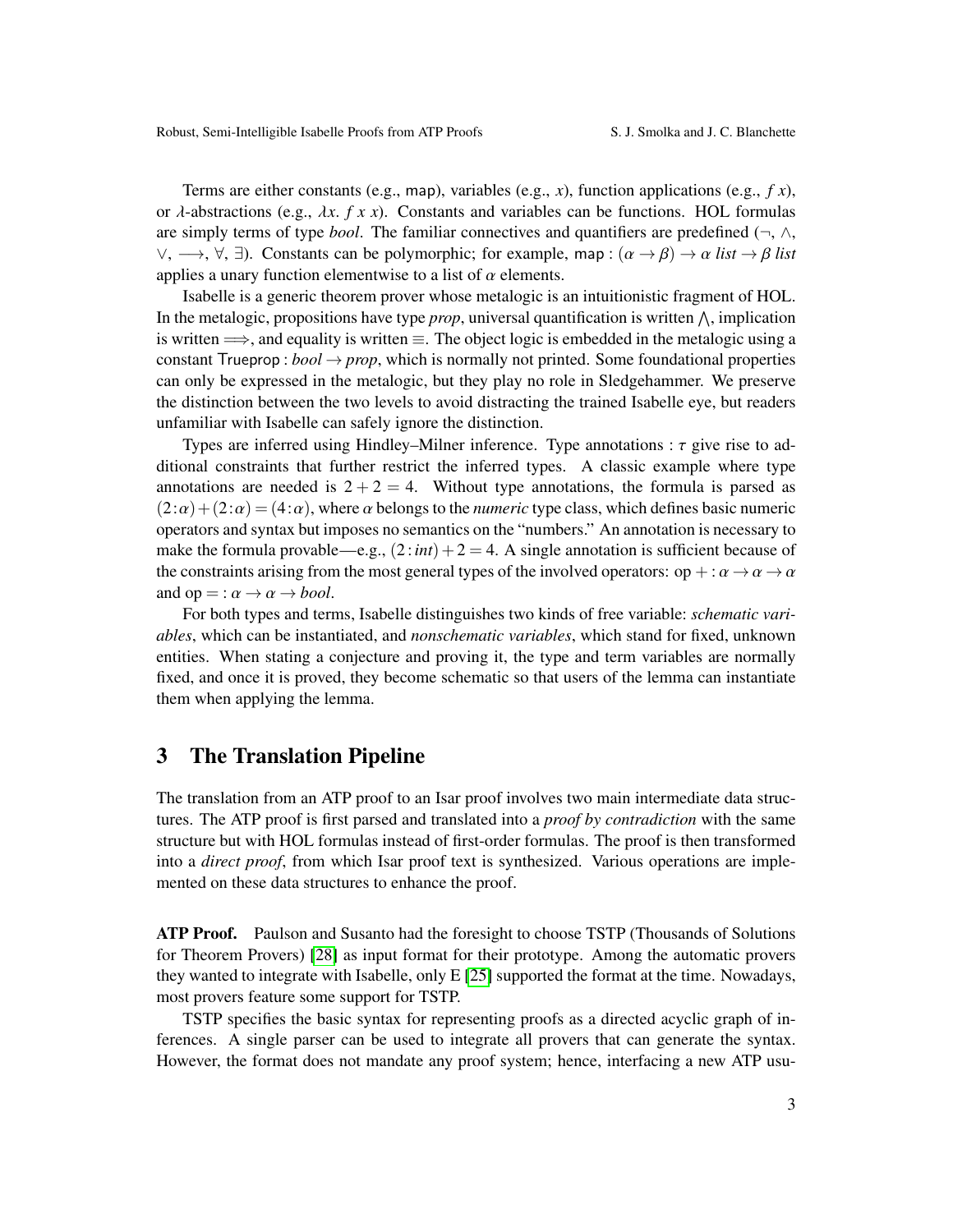ally requires some work, especially for processing inferences that introduce new symbols (e.g., skolemization). Isar proof construction is currently supported for the resolution provers E and Vampire [\[24\]](#page-15-11) and the unit-equality prover Waldmeister [\[13\]](#page-14-6). For the future, we are also interested in the higher-order provers LEO-II [\[2\]](#page-14-7) and Satallax [\[8\]](#page-14-8), which are partly integrated in Sledgehammer already [\[26\]](#page-15-12).

SPASS generates proofs in its custom DFG format only (even though it can parse TPTP FOF [\[27\]](#page-15-13)). Fortunately, DFG is based on similar concepts and can be represented using the same data structure as TSTP in memory, so it is also supported to a large extent.

**Proof by Contradiction.** The ATP proof is translated into an Isabelle proof by contradiction. This step preserves the graph structure of the proof, but the nodes are labeled by HOL formulas.

Some consolidation can already take place at this level. ATPs tend to record many more inferences than are interesting to Isabelle users. For example, trivial operations such as clausification and variable renaming produce linear inference chains that can be collapsed.

This translation corresponds largely to the work by Paulson and Susanto. We refer to their paper [\[23\]](#page-15-4) for details. In particular, they describe how HOL terms, types, and type classes are reconstructed from their encoded FOL form. Their code had to be adapted to cope with the variety of type encodings supported by newer versions of Sledgehammer [\[5\]](#page-14-1), but nonetheless their description fairly accurately describes the current state of affairs.

Direct Proof. The proof redirection algorithm, presented in the companion paper [\[4\]](#page-14-0), takes a proof by contradiction as the input and produces a direct proof. The latter can be regarded as a fragment of Isar proofs. The abstract syntax of proofs  $(\pi)$  and inferences  $(\iota)$  is given by the production rules

$$
\pi ::= (\text{fix } x^*)^* (\text{assume } l : \phi)^* i^*
$$
  

$$
\iota ::= \text{prove } q^* l : \phi l^* \pi^*
$$
  
| obtain  $q^* x^*$  where  $l : \phi l^* \pi^*$ 

where *x* ranges over HOL variables (which may be of function types),  $\phi$  over HOL formulas, *l* over Isar fact labels (names), and *q* over Isar qualifiers (then and show). Asterisks (<sup>∗</sup> ) denote repetition. Nested proof blocks are possible, as indicated by the syntax  $\pi^*$ .

A fix command fixes the specified variables in the local context, and assume enriches the context with an assumption. Standard inferences are performed using prove. Its variant obtain proves the existence of HOL variables for which a property holds; the variables are added to the context.

Once the direct proof is constructed, it is iteratively compressed and preplayed. Finally, qualifiers are introduced: then indicates that the previous fact is needed to prove the current fact, whereas show is required for the last inference in the top-level block. The then keyword is only a convenience; the same effect can be achieved less elegantly using labels. At the end, useless labels are removed, and the remaining labels are changed to *f1*, *f2*, etc.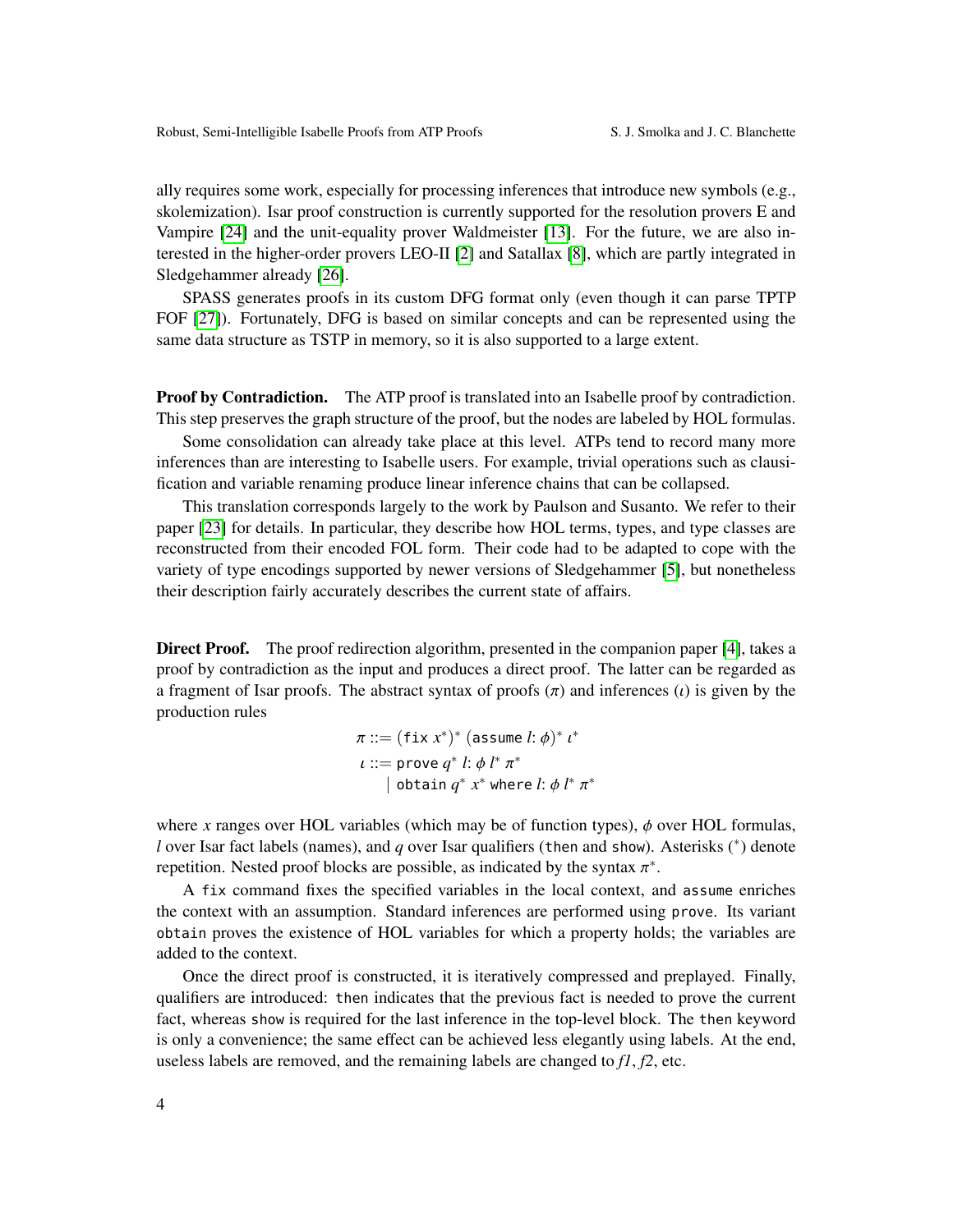Isar Proof. The final step of the translation pipeline produces a textual Isar proof. This step is straightforward, but some care is needed to generate strings that can be parsed back by Isabelle. This is especially an issue for formulas, where type annotations might be needed.

Example. The following Isabelle theory fragment declares a two-valued *state* datatype, defines a flip function, and states a conjecture about flip:

```
datatype state = On | Off
fun flip : state \rightarrow state where
flip On = Offflip Off = Onlemma flip x \neq x
```
Invoking Sledgehammer launches a collection of ATPs (typically, E, SPASS, Vampire, and Z3). The conjecture is easy, so they rapidly return. Vampire delivers the following proof, presented in a slightly abbreviated TSTP-like format:

|    | 51 axiom                   | $flip($ on $) =$ off                                                                     | $flip\_simps\_l$    |                       |
|----|----------------------------|------------------------------------------------------------------------------------------|---------------------|-----------------------|
| 52 | axiom                      | $flip($ off $) =$ on                                                                     | $flip\_simps_2$     |                       |
|    | 55 axiom                   | $\neg$ off $=$ on                                                                        | state_distinct_1    |                       |
| 57 | axiom                      | $\forall X_3 (\neg$ state $(X_3) =$ on $\longrightarrow$ state $(X_3) =$ off)            | state_exhaust       |                       |
|    | 58 axiom                   | $state(s) = s$                                                                           | $type\_of\_s$       |                       |
|    | 774 conj                   | $\neg$ flip(s) = s                                                                       | goal                |                       |
|    |                            | 775 neg_conj $\neg$ flip(s) = s                                                          | 774                 | negate                |
|    | 776 neg_conj $flip(s) = s$ |                                                                                          | 775                 | flatten               |
|    | 781 plain                  | $\mathsf{off} \neq \mathsf{on}$                                                          | 55                  | flatten               |
|    | 892 plain                  | $\forall X_0 (\neg$ state $(X_0) = \text{on} \longrightarrow$ state $(X_0) = \text{off}$ | 57                  | rectify               |
|    | 893 plain                  | $\forall X_0$ (state( $X_0$ ) $\neq$ on $\longrightarrow$ state( $X_0$ ) = off)          | 892                 | flatten               |
|    | 1596 plain                 | $\forall X_0$ (state( $X_0$ ) = on $\vee$ state( $X_0$ ) = off)                          | 893                 | ennf_trans            |
|    | 2238 neg_conj              | $flip(s) = s$                                                                            | 776                 | cnf_trans             |
|    | 2239 plain                 | $state(s) = s$                                                                           | 58                  | cnf_trans             |
|    | 2287 plain                 | $flip($ on $) =$ off                                                                     | 51                  | cnf_trans             |
|    | 2288 plain                 | $flip($ off $) =$ on                                                                     | 52                  | cnf_trans             |
|    | 2375 plain                 | $off \neq on$                                                                            | 781                 | cnf_trans             |
|    | 2485 plain                 | $\forall X_0$ (state( $X_0$ ) = off $\vee$ state( $X_0$ ) = on)                          | 1596                | cnf_trans             |
|    | 3342 plain                 | on = $s \vee$ state(s) = off                                                             | 2239, 2485 superpos |                       |
|    | 3362 plain                 | on $=$ s $\vee$ off $=$ s                                                                |                     | 3342, 2239 fwd_demod  |
|    |                            | 3402 neg_conj flip(on) = on $\vee$ off = s                                               | 2238, 3362 superpos |                       |
|    | 3404 neg_conj              | $off = on \vee off = s$                                                                  |                     | 3402, 2287 fwd_demod  |
|    | 3405 $neg\_conj$ off=s     |                                                                                          |                     | 3404, 2375 subsum_res |
|    | 3407 neg_conj              | $flip($ off $) =$ off                                                                    |                     | 3405, 2238 bwd_demod  |
|    | 3408 neg_conj              | $off = on$                                                                               |                     | 3407, 2288 fwd_demod  |
|    | 3409 neg_conj              | $\perp$                                                                                  |                     | 3408, 2375 subsum_res |
|    |                            |                                                                                          |                     |                       |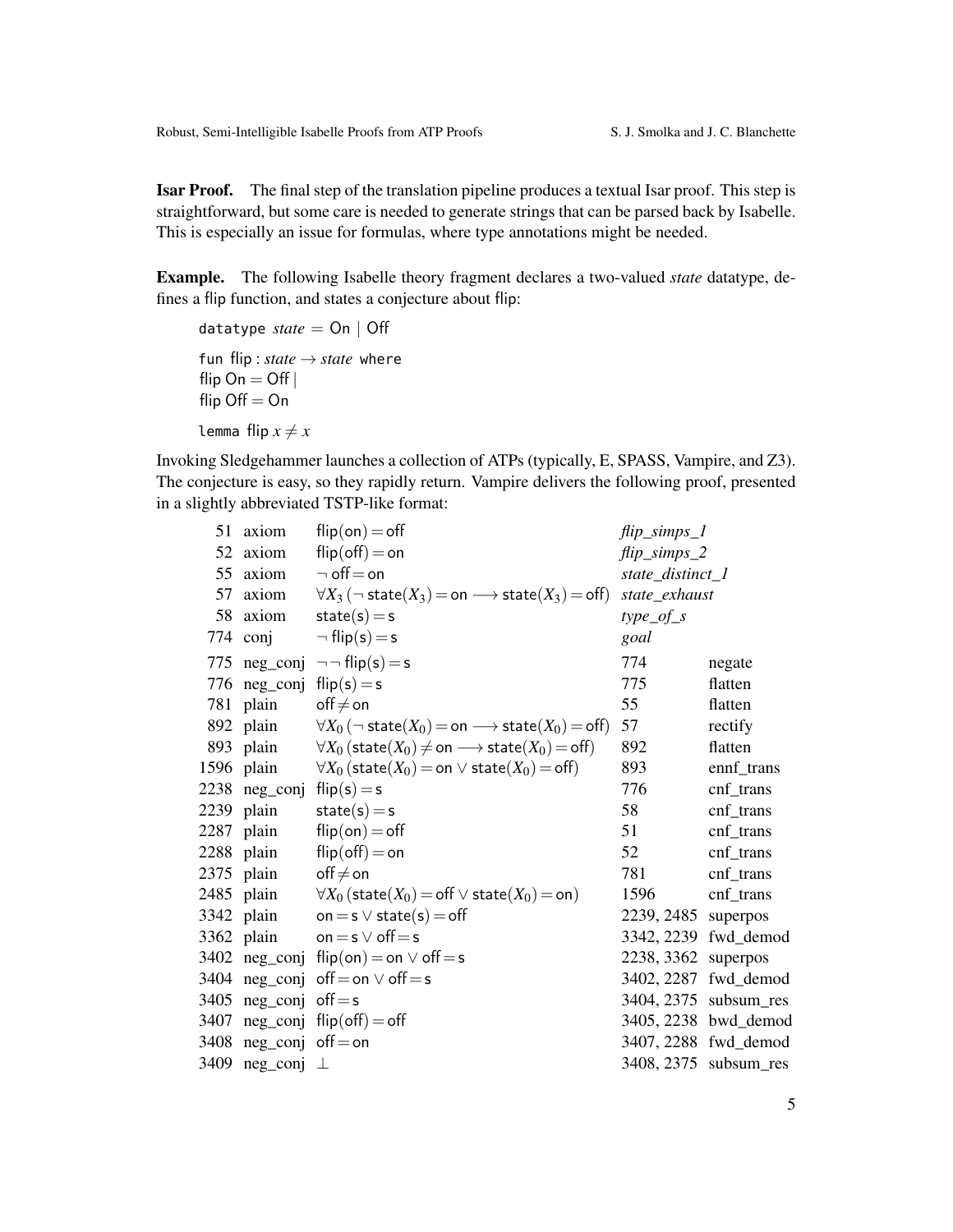The formulas used from the original problem are listed first. Each line gives a formula number, a role, and a FOL formula. Any problem formula that can be used to prove the conjecture is an axiom for the automatic prover, irrespective of its status in Isabelle (lemma, definition, or actual axiom). The rightmost columns indicate how the formulas was arrived at: Either it appeared in the original problem, in which case its identifier is given (e.g., *flip\_simps\_1*), or it was derived from one or more already proved formulas using a Vampire-specific proof rule.

If Sledgehammer's *isar\_proofs* option is enabled, textual Isar proof reconstruction is attempted. The Isabelle proof by contradiction for the ATP proof above is as follows:

| 775 flip $s = s$                 | $\neg$ goal                              |
|----------------------------------|------------------------------------------|
| 3402 flip On = On $\vee$ Off = s | 775, state.exhaust                       |
| 3404 Off = On $\vee$ Off = s     | 3402, $flip.simps(1)$                    |
| 3405 Off = $s$                   | $3404$ , state.distinct(1)               |
| 3407 flip Off $=$ Off            | 775, 3405                                |
| 3409 False                       | $3407, flip.simps(2), state.distinct(1)$ |

Linear inference chains are drastically compressed, and the lemmas

| state.distinct(1): $\mathsf{Off} \neq \mathsf{On}$ |                                                                                                                             |
|----------------------------------------------------|-----------------------------------------------------------------------------------------------------------------------------|
|                                                    | state.exhaust: $(y = \mathsf{On} \Longrightarrow P) \Longrightarrow (y = \mathsf{Off} \Longrightarrow P) \Longrightarrow P$ |
| <i>flip.simps</i> (1): flip On = Off               |                                                                                                                             |
| $flip. \text{simps}(2)$ : flip Off = On            |                                                                                                                             |

are referenced by name rather than repeated. The passage from FOL to HOL also eliminates encoded type information, such as the state function and the auxiliary axiom *type*\_*of* \_*s*. After redirection, the proof becomes

prove  $[$  3407: "flip Off  $\neq$  Off"  $[$  *flip.simps*(2), *state.distinct*(1) $]$   $[$ prove  $[$  3405: "flip  $s \neq s \vee \text{Off} \neq s$   $[3407]$  [] prove  $[$ ] 3404: "flip  $s \neq s \vee \text{Off} \neq s \wedge \text{Off} \neq \text{On}$  [3405, *state.distinct*(1)] [] prove  $[$  3402: "flip  $s \neq s \vee f$ lip On  $\neq$  On  $\wedge$  Off  $\neq s$   $[3404, flip \times p s(1)]$   $[$ prove [show] 775: "flip  $s \neq s$ " [3402, *state.exhaust*] []

Compression and cleanup simplify the proof further:

prove  $[$   $\epsilon$ : "flip Off  $\neq$  Off"  $[$  *flip.simps*(2), *state.distinct*(1) $]$   $[$ prove [then, show]  $\epsilon$ : "flip  $s \neq s$ " [*flip.simps*(1), *state.distinct*(1), *state.exhaust*] []

From this simplified direct proof, the Isar proof is easy to produce:

```
proof –
  have Off \neq flip Off by (metis flip.simps(2) state.distinct(1))
  thus flip s \neq s by (metis flip.simps(1) state.distinct(1) state.exhaust)
qed
```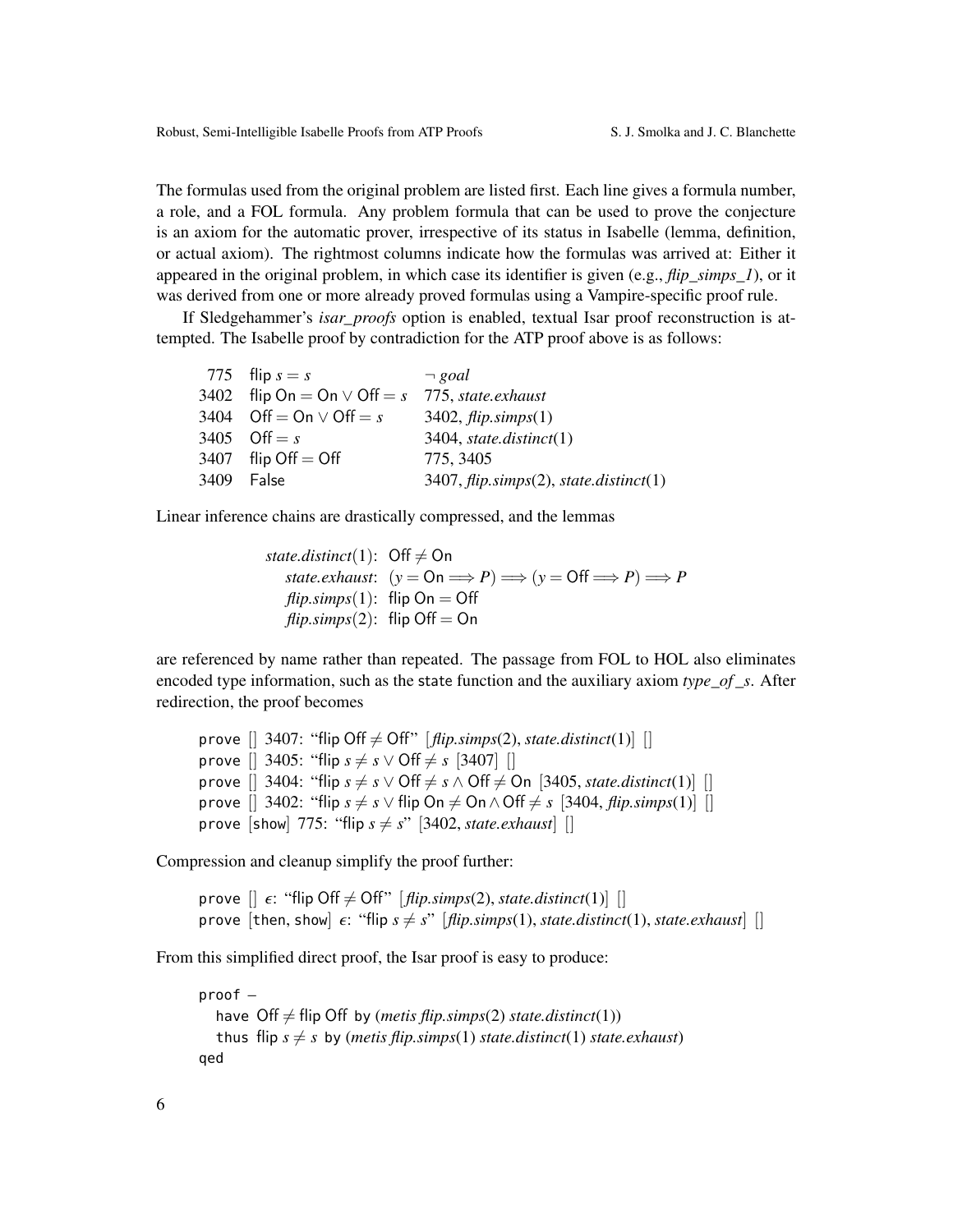### <span id="page-6-0"></span>4 Skolemization

The typical architecture of modern first-order provers combines a clausifier and a CNF-based reasoning core. It is the clausifier's duty to skolemize the problem and move the nonskolemizable quantifiers to the front of the formulas, where they can be omitted. Sledgehammer historically performed clausification itself, using a naive exponential application of distributive laws. This was changed a few years ago to use the ATPs' native clausifiers, which generate a polynomial number of clauses [\[3,](#page-14-9) §6.6.1]. Skolemization transforms a formula into an equisatisfiable, but not equivalent, formula. As a result, it must be treated specially when reconstructing the proof. Simply invoking *metis*, as done in Paulson and Susanto's prototype, will not work to replay skolemization inferences.

Conjecture and axioms are treated differently because of their different polarities. By convention, the axioms are positive and the conjecture is negative.<sup>2</sup> In the positive case, skolemization eliminates the essentially existential quantifiers (i.e., the positive occurrences of ∃ and the negative occurrences of ∀). In the negative case, it eliminates the essentially universal quantifiers. Negative skolemization is usually called dual skolemization or herbrandization [\[12\]](#page-14-10).

E and Vampire explicitly record skolemization inferences in their proof, and fortunately they do it in the same way. On the other hand, SPASS's proofs are expressed in terms of the clausified problem; we have some ideas on how to recover the missing information but have yet to try them out.

The Positive Case. We start with the easier, positive case. Consider the following concrete but archetypal extract from an E or Vampire proof:

|          | 11 axiom $\forall X \exists Y \, p(X, Y)$ exists P |  |
|----------|----------------------------------------------------|--|
| 53 plain | $\forall X \, p(X, y(X))$ 11 skolem                |  |

In Isar, a similar effect is achieved using the obtain command:

obtain *y* where  $\forall x$ .  $P x (y x)$  by (*metis exists* P)

In the abstract Isar-like data structure that stores direct proofs, the inference is represented as

obtain [] [*y*] where 53: "∀*x*. <sup>P</sup> *<sup>x</sup>* (*y x*)" [*exists\_P*] []

The approach works for arbitrary quantifier prefixes. All essentially existential variables are eliminated simultaneously. For example, the ATP proof fragment

18 axiom  $\forall V \exists W \forall X \exists Y \forall Z \mathsf{q}(V, W, X, Y, Z)$  *exists\_Q*<br>90 plain  $\forall V \forall X \forall Z \mathsf{q}(V, w(V), X, v(V, X), Z)$  18 sko

 $\forall V \forall X \forall Z \ q(V, w(V), X, v(V, X), Z)$  18 skolem

is translated to

<sup>&</sup>lt;sup>2</sup> This choice is justifiable from the point of view of an automatic prover that attempts to derive ⊥ from a set of axioms and a negated conjecture, because all the premises it starts from and the formulas it derives are then considered positive.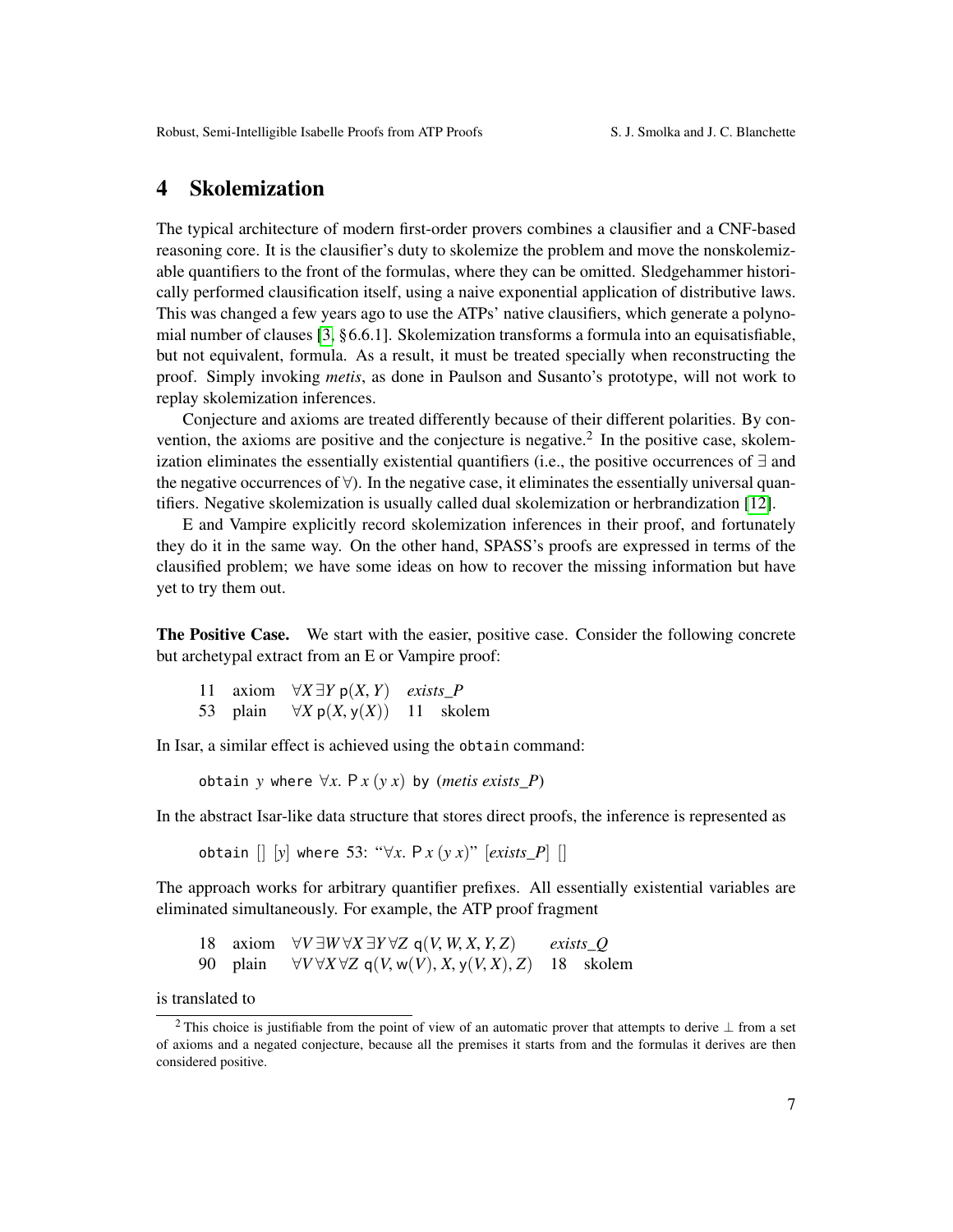obtain  $[ | [w, y]$  where 90: " $\forall v \, x \, z$ . Q  $v (w \, v) \, x (y \, v \, x) \, z$ " [*exists\_Q*] []

Reconstruction crucially depends not only on *metis*'s clausifier but also on its support for mildly higher-order problems, because of the implicit existential quantification over the Skolem function symbols in obtain. Indeed, *metis* is powerful enough to prove a weak form of the HOL axiom of choice:

lemma  $(\forall x. \exists y. P x y) \Longrightarrow ∃f. ∨x. P x (f x)$ by *metis*

Of course, nothing is derived ex nihilo: *metis* can only prove the formula because its clausifier depends on the axiom of choice in the first place. Furthermore, *metis* will succeed only if its clausifier puts the arguments to the Skolem functions in the same order as in the proof text. This is not difficult to ensure in practice: Both E and *metis* respect the order in which the universal variables are bound, whereas Vampire uses the opposite order, which is easy to reverse.

Positive skolemization suffers from a technical limitation connected to polymorphism. Lemmas containing polymorphic skolemizable variables cannot be reconstructed, because the variables introduced by obtain must have a ground type. An easy workaround would be to relaunch Sledgehammer with a monomorphizing type encoding [\[5,](#page-14-1) §3] to obtain a more suitable ATP proof. A more challenging alternative would involve detecting which monomorphic instances of the problematic lemmas are needed and re-engineer the proof accordingly.

The Negative Case. In the ATPs, negative skolemization of the conjecture is simply reduced to positive skolemization of the negated conjecture. For example:

| 25 conj | $\forall V \exists W \forall X \exists Y \forall Z \; q(V, W, X, Y, Z)$ goal                             |  |
|---------|----------------------------------------------------------------------------------------------------------|--|
|         | 41 neg_conj $\neg \forall V \exists W \forall X \exists Y \forall Z \mathsf{q}(V, W, X, Y, Z)$ 25 negate |  |
|         | 43 neg_conj $\neg \exists W \exists Y \ q(v, W, x(W), Y, z(W, Y))$ 41 skolem                             |  |
|         |                                                                                                          |  |

However, once the proof has been turned around in Sledgehammer, the last two lines are unnegated and exchanged: First, a proof of the (unnegated) conjecture is found for specific fixed variables (cf. formula 43 above); then these are generalized into quantified variables (cf. formula 41). A natural name for this process is *un-herbrandization*. In Isar, the fix command achieves a similar effect, as in the example below:

```
lemma \bigwedge x. R x<br>proof –
proof –
   fix x
   \langle core\ of\ the\ argument\rangleshow R x ...
qed
```
However, this works only for the outermost universal quantifiers. Since we cannot expect users to always state their conjectures in this format, we must generally use a nested proof block, enclosed in curly braces. Thus, the ATP proof fragment presented above is translated to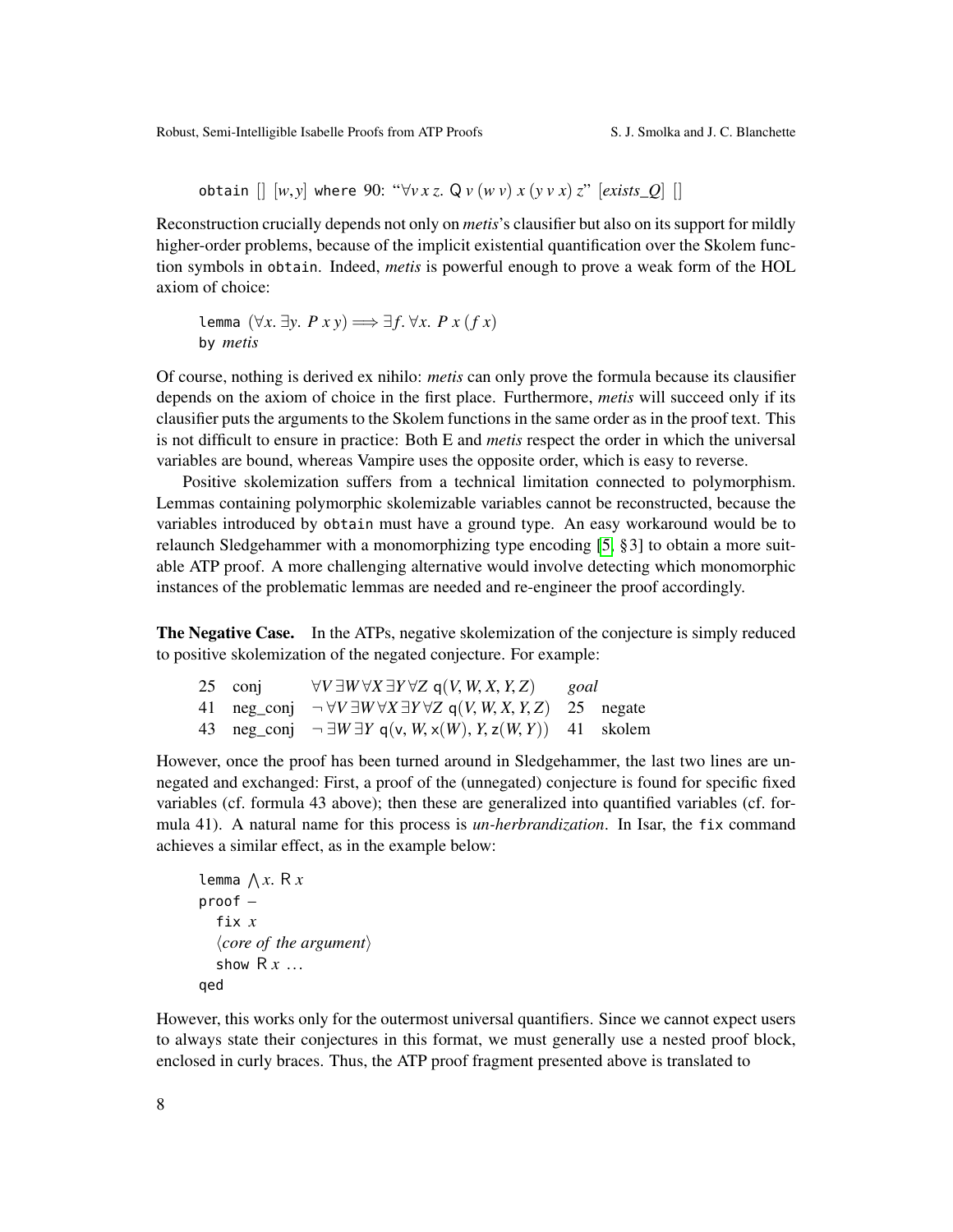Robust, Semi-Intelligible Isabelle Proofs from ATP Proofs S. J. Smolka and J. C. Blanchette

```
lemma ∀v. ∃w. ∀x. ∃y. ∀z. Q v w x y z
proof –
  { fix v x z
     \langle core\ of\ the\ argument\ranglehave ∃wy. Q v w (x w) y (z w y) by (metis ...) }
  thus ∀v. ∃w. ∀x. ∃y. ∀z. Q v w x y z by metis
qed
```
Seen from outside, the nested block proves the formula  $\bigwedge v xz$ .  $\exists w \cdot y$ .  $\bigvee v w$  (*x w*)  $y$  (*z w y*). From there *metic* derives the desired formula  $\forall v \exists w \forall x \exists w \forall z$ . O *y w x y z* in which the quantifiers there, *metis* derives the desired formula  $\forall v$ .  $\exists w$ .  $\forall x$ .  $\exists y$ .  $\forall z$ . Q  $v \le x \le z$ , in which the quantifiers alternate arbitrarily. In the data structure that stores direct Isar-like proofs, the proof would be represented as

prove [] 41: "
$$
\forall v. \exists w. \forall x. \exists y. \forall z. Q v w x y z
$$
" []  
\n[fix [v, x, z]  
\n $\langle core \text{ of the argument} \rangle$   
\nprove [] 43: " $\exists w y. Q v w (x w) y (z w y$ " [...] []]

An easy optimization, which is not yet implemented, would be to omit the nested proof block for conjectures of the form  $\bigwedge x_1 \dots x_n$ .  $\phi$ , where  $\phi$  contains no essentially universal quantifiers. It should also be possible to move the inferences that do not depend on the herbrandized symbols should also be possible to move the inferences that do not depend on the herbrandized symbols outside the nested block.

Alternative Approaches. Given a HOL problem, the *metis* method clausifies it and translates it to FOL, invokes the first-order prover Metis, and replays the Metis inferences using suitable HOL tactics. Skolemization is simulated using Hilbert's choice operator  $\varepsilon$  [\[23\]](#page-15-4); for example, <sup>∀</sup>*x*. <sup>∃</sup>*y*. <sup>P</sup> *x y* is skolemized into <sup>∀</sup>*x*. <sup>P</sup> *<sup>x</sup>* (ε*y*. <sup>P</sup> *x y*). A newer experimental skolemizer exploits Isabelle's schematic variables to eliminate the dependency on Hilbert's choice [\[3,](#page-14-9) §6.6.7], only requiring the weak axiom of choice to move the existentials to the front. Whichever approach is used, Sledgehammer's textual proof construction exploits *metis*'s machinery (and the reduction of HOL to FOL) instead of replicating it textually.

Other ATP-based proof methods or tactics must also cope with skolemization. Isabelle's *smt* method [\[7\]](#page-14-2) relies on Hilbert's choice, whereas HOL(y)Hammer's proof reconstructor [\[15\]](#page-15-7) depends only on the weak axiom of choice. Another option is to trust the ATP's clausifier, leaving it to the user to inspect the generated clausification axioms; this is the approach implemented for reconstructing proofs found by MizAR [\[1\]](#page-14-3). Finally, a radical approach, designed for textual proof reconstruction in Coq, is to replace Skolem function symbols by predicate symbols and adjust the proof accordingly, a process known as deskolemization [\[10\]](#page-14-11).

### <span id="page-8-0"></span>5 Type Annotations

To ensure that types are inferred correctly when the generated HOL formulas are parsed again by Isabelle, it is necessary to introduce type annotations. However, redundant annotations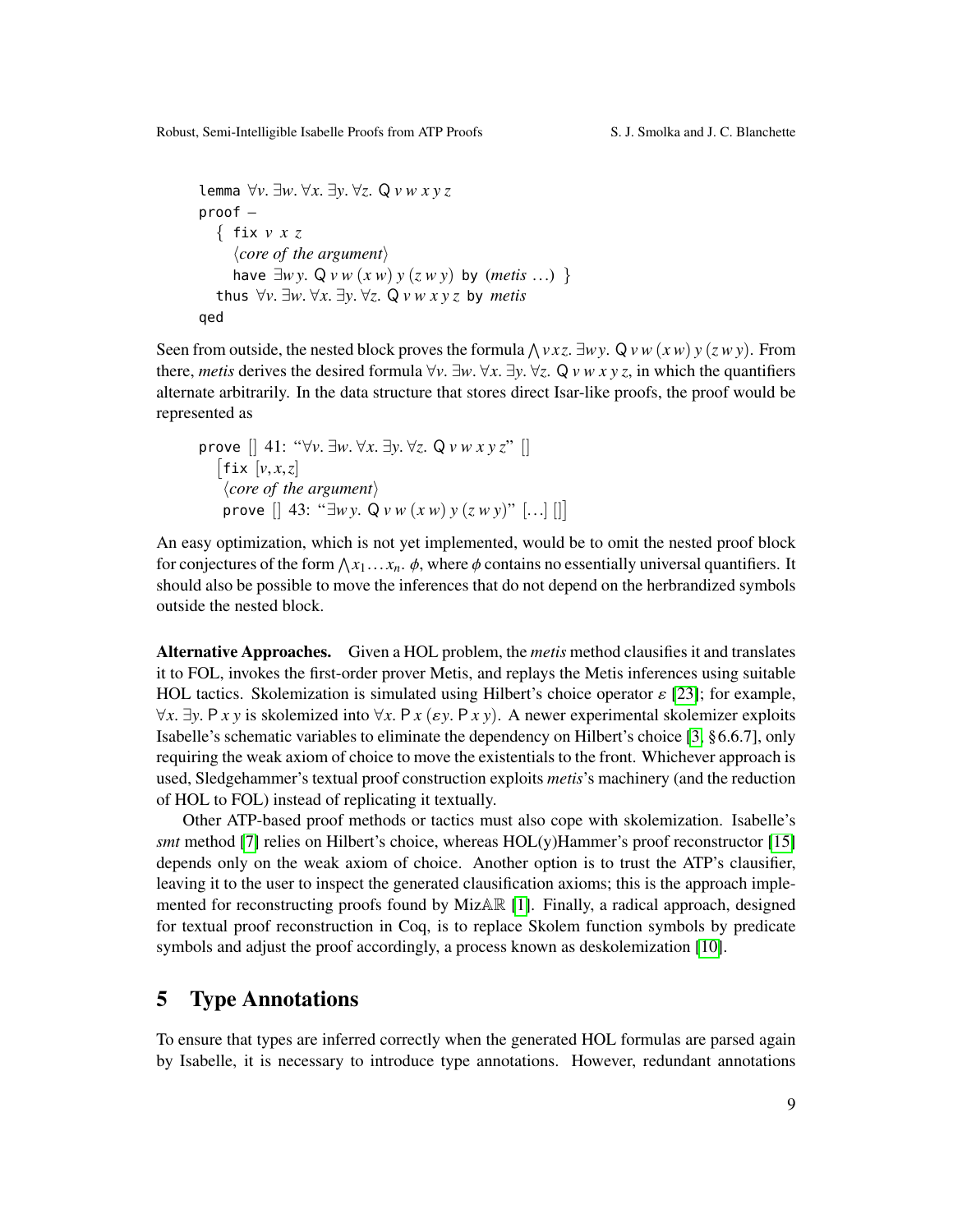should be avoided: If we insisted on annotating each subterm, the simple equation  $xs = ys$ , where *xs* and *ys* range over lists of integers, would be rendered as

 $((op = : int list \rightarrow int list \rightarrow bool)$  (*xs* : *int list*) : *int list*  $\rightarrow bool)$  (*ys* : *int list*) : *bool* 

The goal is not to make the Hindley–Milner inference redundant but rather to guide it.

Paulson and Susanto's prototype generates no type annotations at all. Isabelle provides alternative print modes (e.g., one mode annotates all bound variables at the binding site) but none of them is complete. This may seem surprising to users familiar with other proof assistants, but Isabelle's extremely flexible syntax, combined with type classes, means that some terms cannot be parsed back.

We implemented a custom "print mode" for Sledgehammer, which might become an official Isabelle mode in a future release. The underlying algorithm computes a locally minimal set of type annotations for a formula and inserts the annotations. In Isabelle, type annotations are represented by a polymorphic constant  $\text{ann}_{\tau} : \tau \to \tau$  that can be thought of as the identity function. The term ann<sub>τ</sub> *t* is printed as *t* :  $\tau$ . In the presentation below, the notation  $t^{\tau}$  indicates that term *t* has type  $\tau$ that term  $t$  has type  $\tau$ .

**The Algorithm.** Given a well-typed formula  $\phi$  to annotate, the algorithm starts by replacing all the types in  $\phi$  by the special placeholder  $\angle$  (Isabelle's "dummy" type). It then infers the most general types for  $\phi$  using Hindley–Milner, resulting in a formula  $\phi^*$  in which the placeholders<br>are instantiated. Next, it computes the substitution  $\phi = \{\alpha_i\} \setminus \mathcal{F}_i$ ,  $\alpha_i \setminus \mathcal{F}_i$ , such that are instantiated. Next, it computes the substitution  $\rho = {\alpha_1 \mapsto \tau_1, ..., \alpha_m \mapsto \tau_m}$  such that Finally, the algorithm inserts type annotations of the form :  $\tau$  that *cover* all the type variables  $\alpha$ , in  $\alpha$ 's domain—i.e., such that each type variable  $\alpha$ , occurs in at least one type annotation  $\dot{\gamma} \rho = \phi$ , which must exists if  $\phi$  is well-typed and the inferred types in  $\phi^*$  are the most general.  $\alpha_i$  in  $\rho$ 's domain—i.e., such that each type variable  $\alpha_i$  occurs in at least one type annotation.<br>The lest step is where the complexity erises. The electric position assigns a cost to each condider

The last step is where the complexity arises. The algorithm assigns a cost to each candidate site  $t^{\tau}$  in  $\phi$  where a type annotation can be inserted. The cost is given as a triple of numbers:

cost of  $t^{\tau}$  = (size of  $\tau$ , size of *t*, preorder index of *t* in  $\phi$ )

Triples are compared lexicographically. The first two components encode a preference for smaller annotations and smaller annotated terms. The third component resolves ties by preferring annotations occurring closer to the beginning of the printed formula. All subterms of  $\phi$  are potential candidates to carry type annotations. (It would be desirable to consider the binding sites of variables in quantifiers and λ-abstractions as candidates as well, but unfortunately these are simply name–type pairs and not terms in Isabelle.) Each site  $t^{\tau}$  is also associated with the set of type variables  $\alpha_i$  it covers.<br>The goal is to compute a m

The goal is to compute a minimal set of sites that completely covers all type variables. The resulting cost need not be a global minimum, though; computing the minimum amounts to solving the weighted set cover problem, which is NP-hard [\[16\]](#page-15-14). One could probably use a SAT solver to solve the problem efficiently, but we prefer a more direct greedy approach, which is polynomial and produces satisfactory results in practice.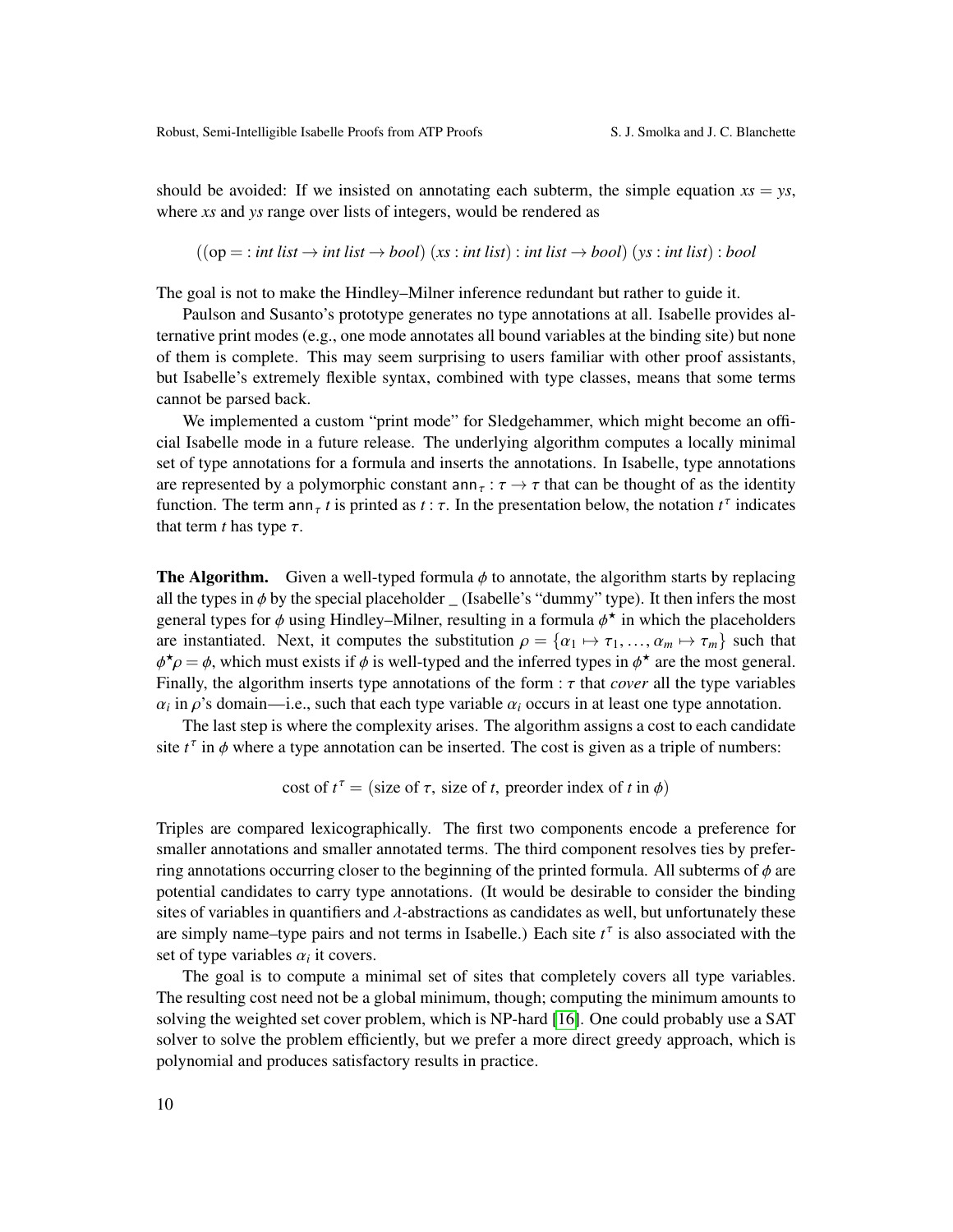Starting with the set of all possible sites, the algorithm iteratively removes the most expensive redundant site until the set is minimal in the sense that removing any site from it would make it incomplete. This reverse greedy approach ensures that a minimal set will be reached eventually. In contrast, the classical greedy approach could yield a too large set: For the term  $h^{nat\rightarrow real}$  c<sup>nat</sup> generalized to  $h^{\alpha\rightarrow\beta}$  c<sup>α</sup>, it would first pick c to cover  $\alpha$ , only to find out that h<br>must be appointed as well to cover  $\beta$ , making the first site redundant must be annotated as well to cover  $\beta$ , making the first site redundant.

The names of the variables  $\alpha_i$  introduced in  $\phi^*$  are irrelevant as long as they are fresh. In a postprocessing step, variables that occurs only once as a subtype in  $\tau_1, \ldots, \tau_m$  are replaced by \_, and annotations :  $\tau$  that cover only variables converted to \_ are omitted. Thus, the formula length  $($ [] :  $\alpha$  *list*) = 0 is printed as length [] = 0 without undesirable gain of generality.

**Example.** Let fst :  $\alpha \times \beta \rightarrow \alpha$  and snd :  $\alpha \times \beta \rightarrow \beta$  be polymorphic constants that extract the components of a pair. Suppose the formula  $\phi$  to annotate is

$$
\forall xy. \exists p. \text{fst } p = x \land \text{snd } p = y
$$

with *x* : *nat* and *y* : *real*. Inside Isabelle, the formula's subterms carry type information (except the bound variables):

All 
$$
(nat \rightarrow bool) \rightarrow bool
$$
 ( $\lambda x^{nat}$ . All  $(real \rightarrow bool)$ )  $\rightarrow bool$  ( $\lambda y^{real}$ . Ex  $(nat \times real \rightarrow bool)$   $\rightarrow bool$  ( $\lambda p^{nat \times real}$ .  
\n $(op \vee) bool \rightarrow bool \rightarrow (op =) nat \rightarrow nat \rightarrow bool (fst nat \times real \rightarrow nat p) x$   
\n $((op =) real \rightarrow real \rightarrow bool (snd nat \times real \rightarrow real p) y))))$ 

Replacing the types with \_ yields the formula

All<sup>-</sup> (
$$
\lambda x^-
$$
. All<sup>-</sup> ( $\lambda y^-$ . Ex<sup>-</sup> ( $\lambda p^-$ . (op  $\vee$ )<sup>-</sup> ((op =)<sup>-</sup> (fst<sup>-</sup> *p*) *x*) ((op =)<sup>-</sup> (snd<sup>-</sup> *p*) *y*))))

from which type inference produces the formula  $\phi^*$ :

All 
$$
(\alpha \rightarrow bool)
$$
  $(\lambda x^{\alpha}$ . All  $(\beta \rightarrow bool)$   $(\lambda y^{\beta})$ . Ex  $(\alpha \times \beta \rightarrow bool)$   $(\lambda p^{\alpha \times \beta})$   
\n $(\text{op } \vee)$   $^{bool \rightarrow bool \rightarrow bool}$   $((\text{op } =)$   $\alpha \rightarrow \alpha \rightarrow bool$   $(\text{fst } \alpha \times \beta \rightarrow \alpha \ p)$  x)  
\n $((\text{op } =)$   $\beta \rightarrow \beta \rightarrow bool$   $(\text{snd } \alpha \times \beta \rightarrow \beta \ p)$  y))))

The substitution entailed by  $\phi$  and  $\phi^*$  is  $\rho = {\alpha \mapsto nat, \beta \mapsto real}.$  There are several possible ways to appoint the formula so as to cover both  $\alpha$  and  $\beta$  including ways to annotate the formula so as to cover both  $\alpha$  and  $\beta$ , including

> <sup>∀</sup>*x y*. <sup>∃</sup>*p*. fst (*<sup>p</sup>* : *nat*×*real*) = *<sup>x</sup>* <sup>∧</sup> snd *<sup>p</sup>* <sup>=</sup> *<sup>y</sup>* <sup>∀</sup>*x y*. <sup>∃</sup>*p*. (fst *<sup>p</sup>* : *nat*) = *<sup>x</sup>* <sup>∧</sup> (snd *<sup>p</sup>* : *real*) = *<sup>y</sup>* <sup>∀</sup>*x y*. <sup>∃</sup>*p*. fst *<sup>p</sup>* = (*<sup>x</sup>* : *nat*) <sup>∧</sup> snd *<sup>p</sup>* = (*<sup>y</sup>* : *real*)

The third formula is the one produced by the reverse greedy algorithm. It is arguably the most aesthetically pleasing of the three, because both the annotated terms and the types are atomic.

Incidentally, the annotations could have been omitted in this example because the property holds generally for arbitrary types  $\alpha$  and  $\beta$ , but this cannot always be relied upon. Moreover, omitting the type annotations is not completely harmless because of the poor interaction between skolemization and polymorphism.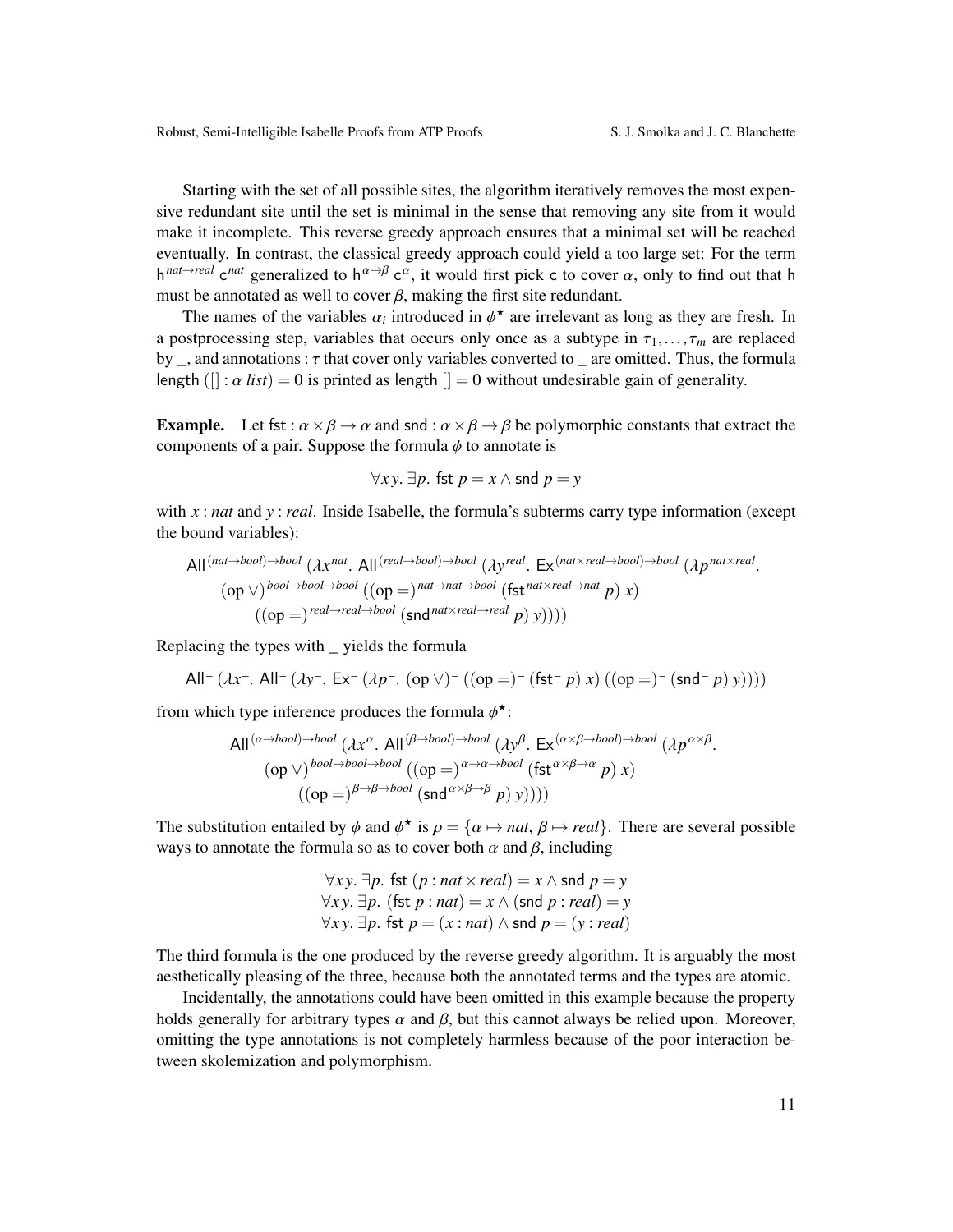### <span id="page-11-0"></span>6 Proof Preplay

Isar proofs generated from ATP proofs sometimes fail. We already mentioned that skolemization is not supported for polymorphic variables (cf. Section [4\)](#page-6-0). The TSTP or DFG parser occasionally goes wrong if it encounters unexpected (undocumented) syntax. The ATP proof can also contain inferences that are ill-typed from an Isabelle point of view—despite the use of globally sound encodings, individual inferences can violate the type discipline. Moreover, the proof reconstruction code is not bug-free. And even in the absence of errors, the Isar proofs can fail because *metis* fails to discharge a proof obligation within a reasonable amount of time.

As the experience with Sledgehammer-generated *metis* one-liners has shown, it is advantageous to try out, or *preplay*, the proofs before presenting them to users [\[3,](#page-14-9) §6.6.6]. The proofs are then printed together with timing information, including warnings about timeouts or failures. Since Sledgehammer invokes multiple ATPs in parallel, users must often choose between several one-liners and structured Isar proofs. Based on the preplay information, they can make an informed decision while being spared the tedium of having to test the proofs manually.

Until recently, users had to enable Isar proof reconstruction to benefit from it. The preplay mechanism makes a new hybrid mode possible, in which an Isar proof is generated whenever the one-liner times out or fails. Even when the Isar proof is not entirely correct, it is easier to repair than the corresponding monolithic one-liner—for example, by adding some parentheses to guide the parsing or by replacing a failing or too slow *metis* call by a hand-written proof.

The following example, based on an Isabelle formalization of the Robbins conjecture [\[29\]](#page-15-15), demonstrates preplaying. When invoked on the goal  $x \sqcup -x = -x \sqcup -x$  and configured to use Waldmeister, Sledgehammer produces the following output:

Try this: by (*metis huntington sup\_assoc sup\_comm*) (> 3 s).

```
Structured proof (54 steps, 1.33 s):
proof –
    have f1: \bigwedge x_1 x_2, -(-x_1 \sqcup x_2) \sqcup -(-x_1 \sqcup -x_2) = x_1<br>by (matis huntinator sup comm)
        by (metis huntington sup_comm)
    have f2: \bigwedge x_1 x_2 x_3. x_1 \sqcup (x_2 \sqcup x_3) = x_3 \sqcup (x_1 \sqcup x_2)<br>by (matis sup assoc sup comm)
        by (metis sup_assoc sup_comm)
    have \bigwedge x_1 x_2 x_3, x_1 \sqcup (x_2 \sqcup x_3) = x_2 \sqcup x_1 \sqcup x_3<br>by (matis sup assoc sup comm)
        by (metis sup_assoc sup_comm)
    hence f3: \bigwedge x_1 x_2 x_3. x_1 \sqcup (x_2 \sqcup x_3) = x_2 \sqcup (x_1 \sqcup x_3)<br>by (matis sup assoc)
        by (metis sup_assoc)
    have f4: \bigwedge x_1 x_2 x_3. x_1 \sqcup (x_2 \sqcup x_3) = x_3 \sqcup (x_2 \sqcup x_1)<br>using f2 by (matis sup comm)
        using f2 by (metis sup_comm)
    have f5: \bigwedge x_1 x_2. x_1 = -(x_2 \sqcup -x_1) \sqcup -(x_1 \sqcup -x_2)<br>using f1 by (metis sup comm)
        using f1 by (metis sup_comm)
    hence f6: \bigwedge x_1 x_2. x_1 = -(x_2 \sqcup -x_1) \sqcup -(x_2 \sqcup -x_1)<br>by (metis sup comm)
        by (metis sup_comm)
              .
              .
              .
```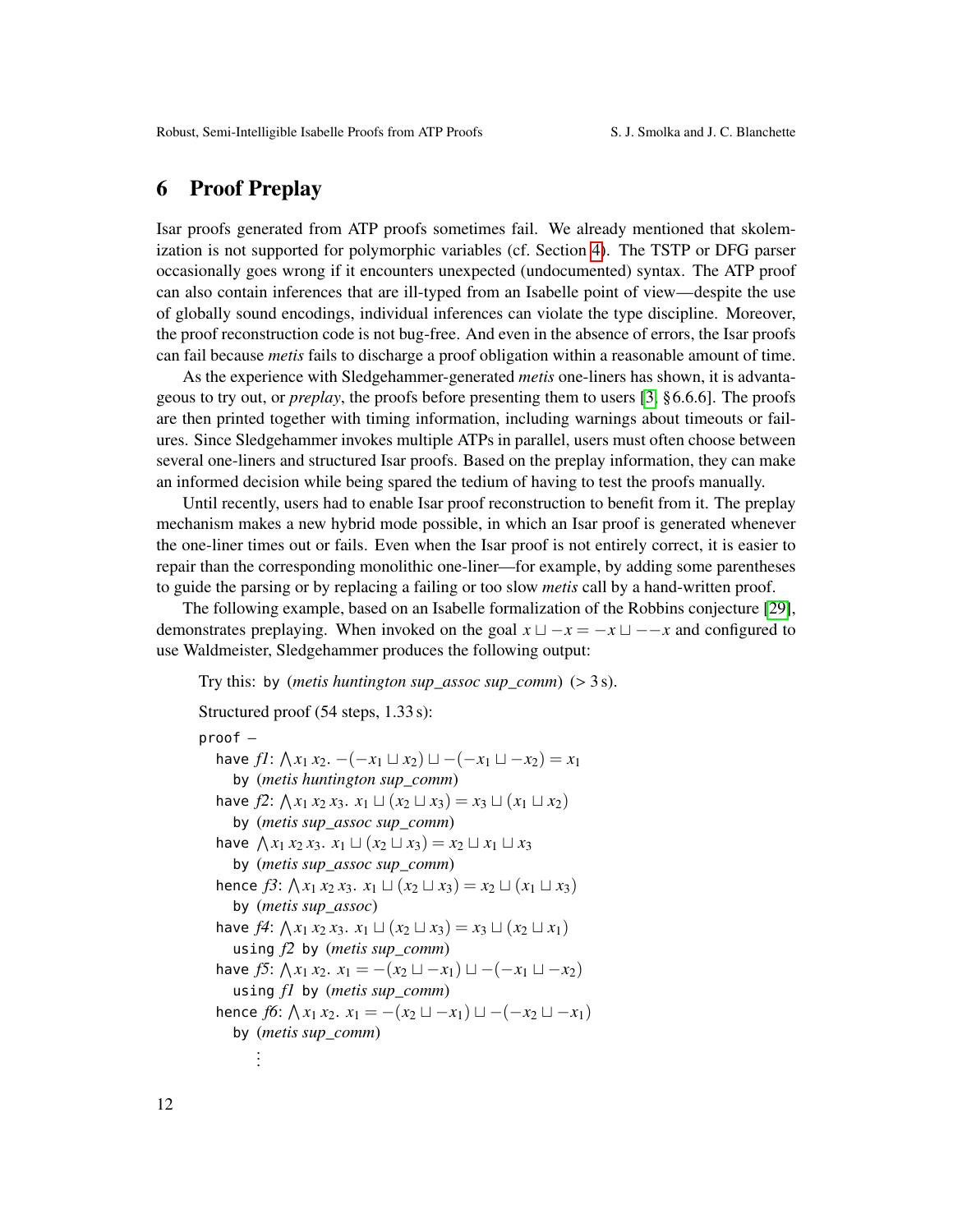```
hence x \sqcup - -x = x \sqcup (-(-x \sqcup x) \sqcup -(-x \sqcup -x))using f10 by metis
  hence x \sqcup -\!\!\!-x = x \sqcup -xusing f12 by metis
  hence -−x = -(x \sqcup -x) \sqcup -(-x \sqcup -−-x)using f6 by metis
  hence -−x = -(x \sqcup -x) \sqcup -(-x \sqcup -x)using f22 by metis
  hence -{-x} = xusing f5 by metis
  thus x \sqcup -x = -x \sqcup -xby (metis sup_comm)
qed
```
Waldmeister found a proof involving the same three lemmas over and over (*huntington*, *sup\_ assoc*, and *sup\_comm*). However, *metis* fails to re-find the proof within 3 seconds, as indicated by the mention "> 3 s" on the first line. (Indeed, *metis* stands no chance even if given several minutes.) In contrast, the above (abridged) 54-step Isar proof was replayed in 1.33 seconds. Users can click it to insert it in their proof text and move on to the next conjecture.

Behind the scenes, the Isar proof preplay procedure starts by enriching the context with all the local facts introduced in the proof (*f1*, *f2*, etc.). For each inference  $\Phi \vdash \phi$ , it measures the time *metis* takes to deduce  $\phi$  from  $\Phi$  and stores it in a data structure. The total is printed at the end, with a '>' prefix if any of the *metis* calls timed out. In the rare event that a *metis* call failed prematurely, Sledgehammer displays the mention "may fail" in the banner.

An alternative approach would have been to have Isabelle parse the Isar proof using its usual interfaces, thereby covering more potential sources of error. For example, with our approach the Isabelle terms are not printed and reparsed; because of Isabelle's flexible syntax, parsing is problematic even if enough type annotations are inserted. On the other hand, the better coverage would come at the price of additional overhead, and it is not clear how to achieve it technically. More importantly, the alternative approach offers no way to collect timing information on a per-step basis. This information is essential for proof compression, as we will see in the next section, and recomputing it would waste the user's time.

Currently, *metis* is invoked to reconstruct each ATP inference in Isabelle. With proof preplay in place, it should be easy to try out other proof methods. To reconstruct proofs with theory-specific or higher-order reasoning, we would need both to appeal to existing decision procedures in Isabelle (e.g., for linear arithmetic) and develop dedicated methods.

#### <span id="page-12-0"></span>7 Proof Compression

The generated Isar proofs can involve dozens or hundreds of steps. It is usually beneficial to compress them. Compressed proofs can be faster to recheck; for example, when the Robbins proof from Section [6](#page-11-0) is compressed from 54 to 29 steps, Isabelle also takes nearly half a second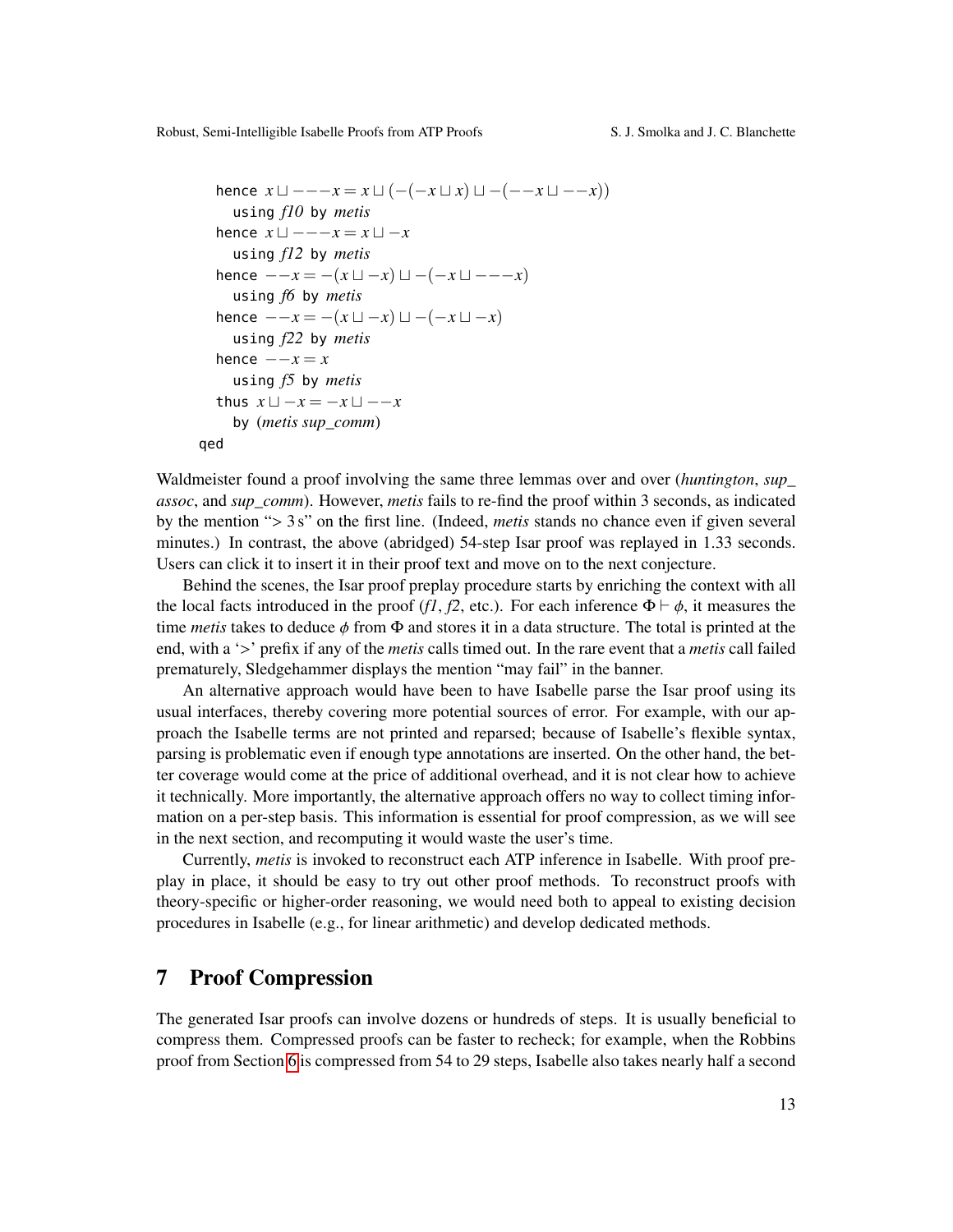less to process it. Moreover, many users prefer concise Isar proofs, either because they want to avoid cluttering their theory files or because they find the shorter proofs simpler to understand. Of course, compression can also be harmful: A *metis* one-liner is nothing but an Isar proof compressed to the extreme, and it can be both very slow and very cryptic.

Whereas intelligibility is in the eye of the beholder, speed can be measured precisely via preplay. Our compression procedure considers candidate pairs of inferences and performs the merger if the resulting inference is fast enough—no more than 20% slower than the original inferences taken together. This 20% tolerance factor embodies a trade-off between processing speed and conciseness. Given the inferences  $\Phi_1 \vdash \phi_1$  and  $\{\phi_1\} \uplus \Phi_2 \vdash \phi_2$ , where  $\phi_1$  is not referenced elsewhere in the proof (in an antecedent), the merged inference is  $\Phi_1 \cup \Phi_2 \vdash \phi_2$ .

The algorithm consists of the following steps:

- 1. Initialize the worklist with all inferences  $\Phi \vdash \phi$  such that  $\phi$  is referenced only once in the rest of the proof.
- 2. If the worklist is empty, stop; otherwise, take an inference  $\Phi_1 \vdash \phi_1$  from the worklist.
- 3. Let  $\{\phi_1\} \cup \Phi_2 \vdash \phi_2$  be the unique inference that references  $\phi_1$ . Try to merge the two inferences as described above. If this succeeds, add any emerging singly-referenced facts belonging to  $\Phi_1 \cap \Phi_2$  to the worklist.
- 4. Go to step 2.

Step 2 nondeterministically picks an inference. Our implementation prefers inferences with long formulas, because these clutter the proof more. In step 3, merging the two inferences may give rise to new singly-referenced facts  $\phi$  that were referenced by both  $\phi_1$  and  $\phi_2$  (i.e.,  $\phi \in \Phi_1 \cap \Phi_2$ ) but not by any other inferences.

The process is guided by *metis*'s performance. Users who want to understand the proof may find that too many details have been optimized away. For them, there is a Sledgehammer option that controls the compression factor, which bounds the number of mergers before the algorithm stops in relation to the length of the uncompressed proof.

### 8 Conclusion

The latest version of Sledgehammer employs a variety of techniques to improve the readability and efficiency of the generated Isar proofs. Whenever one-line proof reconstruction fails or times out, users are offered detailed, direct Isar proofs that discharge the goal, sometimes after a small amount of manual tuning. Users who are interested in inspecting the proofs can force their generation by passing an option. Related options control preplay and compression.

This work is still in progress. Many aspects could be improved further; we mentioned a few in the previous sections. Our next priority is to identify and rectify any remaining failure cases: Preplaying insulates users from failures, but ideally valid ATP proofs should always lead to valid Isar proofs. We plan to integrate the proof reconstruction code with the "Judgment Day" harness [\[6\]](#page-14-12) to test it more thoroughly and evaluate its impact on Sledgehammer's success rate.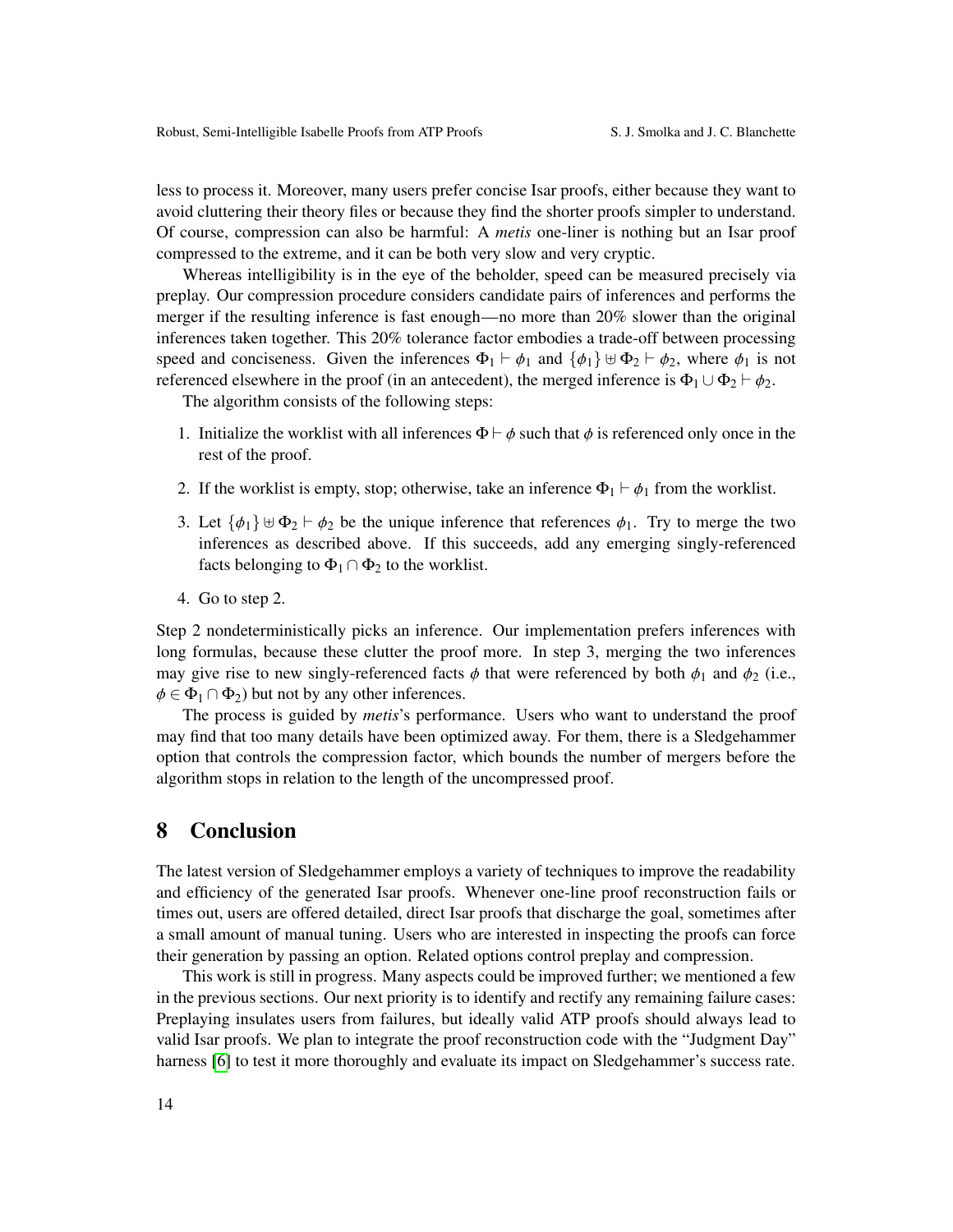The next step will be to implement proof manipulation algorithms to simplify the proofs further before presenting them to users. For example, users normally prefer sequential chains of deduction to the spaghetti-like structure of some machine-generated proofs; using appropriate algorithms, it should be possible to minimize the number of jumps or introduce block structure to separate independent subproofs. Similar work has been carried out for human-written proofs [\[20,](#page-15-16) [21\]](#page-15-17), but we expect machine proofs to offer more opportunities for refactoring.

Acknowledgment. Tobias Nipkow, Lawrence Paulson, Geoff Sutcliffe, and Josef Urban encouraged us to pursue this research. Stefan Berghofer and Cezary Kaliszyk shared ideas with us on how to address the problem of inserting type annotations. Cezary Kaliszyk, Andrei Popescu, Mark Summerfield, and three anonymous reviewers provided helpful feedback on earlier versions of this paper. The second author's research was financed by the Forschungsgemeinschaft (DFG) project Hardening the Hammer (grant Ni 491/14-1).

#### References

- <span id="page-14-3"></span>[1] J. Alama. Escape to Mizar from ATPs. In P. Fontaine, R. Schmidt, and S. Schulz, editors, *PAAR-2012*, pages 3–11, 2012.
- <span id="page-14-7"></span>[2] C. Benzmüller, L. Paulson, F. Theiss, and A. Fietzke. Progress report on LEO-II, an automatic theorem prover for higher-order logic. In K. Schneider and J. Brandt, editors, *TPHOLs: Emerging Trends*. C.S. Dept., Technische Universität Kaiserslautern, 2007.
- <span id="page-14-9"></span>[3] J. C. Blanchette. *Automatic Proofs and Refutations for Higher-Order Logic*. Ph.D. thesis, Dept. of Informatics, Technische Universität München, 2012.
- <span id="page-14-0"></span>[4] J. C. Blanchette. Redirecting proofs by contradiction. In J. C. Blanchette and J. Urban, editors, *PxTP 2013*, 2013.
- <span id="page-14-1"></span>[5] J. C. Blanchette, S. Böhme, A. Popescu, and N. Smallbone. Encoding monomorphic and polymorphic types. In N. Piterman and S. Smolka, editors, *TACAS 2013*, volume 7795 of *LNCS*, pages 493–507. Springer, 2013.
- <span id="page-14-12"></span>[6] S. Böhme and T. Nipkow. Sledgehammer: Judgement Day. In J. Giesl and R. Hähnle, editors, *IJCAR 2010*, volume 6173 of *LNAI*, pages 107–121. Springer, 2010.
- <span id="page-14-2"></span>[7] S. Böhme and T. Weber. Fast LCF-style proof reconstruction for Z3. In M. Kaufmann and L. Paulson, editors, *ITP 2010*, volume 6172 of *LNCS*, pages 179–194. Springer, 2010.
- <span id="page-14-8"></span>[8] C. E. Brown. Satallax: An automatic higher-order prover. In B. Gramlich, D. Miller, and U. Sattler, editors, *IJCAR 2012*, volume 7364 of *LNCS*, pages 111–117. Springer, 2012.
- <span id="page-14-5"></span>[9] A. Church. A formulation of the simple theory of types. *J. Symb. Log.*, 5(2):56–68, 1940.
- <span id="page-14-11"></span>[10] H. de Nivelle. Translation of resolution proofs into short first-order proofs without choice axioms. *Inf. Comput.*, 199(1-2):24–54, 2005.
- <span id="page-14-4"></span>[11] M. J. C. Gordon and T. F. Melham, editors. *Introduction to HOL: A Theorem Proving Environment for Higher Order Logic*. Cambridge University Press, 1993.
- <span id="page-14-10"></span>[12] J. Herbrand. *Thèses présentées à la Faculté des sciences de Paris pour obtenir le grade de docteur ès sciences mathématiques*. Ph.D. thesis, Science Faculty, Université de Paris, 1930.
- <span id="page-14-6"></span>[13] T. Hillenbrand, A. Buch, R. Vogt, and B. Löchner. WALDMEISTER—High-performance equational deduction. *J. Autom. Reasoning*, 18(2):265–270, 1997.